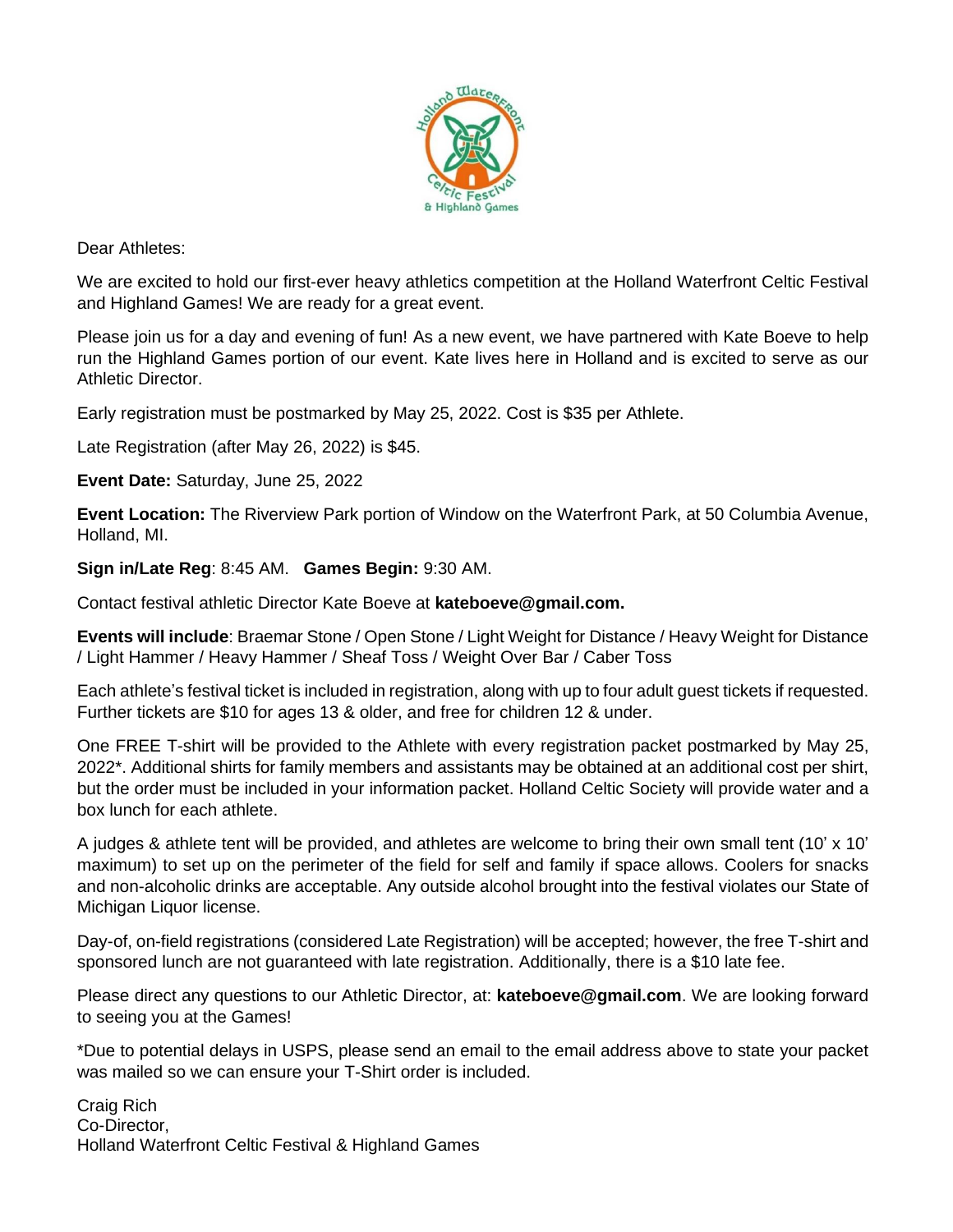

## **2022 Athlete Registration Form**

| Athlete Name: Manual Athletic Manual Athletic Manual Athletic Manual Athletic Manual Athletic Manual Athletic |  |  |                                   |     |
|---------------------------------------------------------------------------------------------------------------|--|--|-----------------------------------|-----|
| Address: ______________________________City: ____________________State: ______ Zip: _________                 |  |  |                                   |     |
|                                                                                                               |  |  | Phone: ________________________   |     |
|                                                                                                               |  |  | Phone: __________________________ |     |
| FREE T-shirt Size (Circle One): S M L XL 2XL 3X                                                               |  |  |                                   | 4XL |
| *Only registration packets postmarked by May 25, 2022, will be provided a T-shirt.                            |  |  |                                   |     |

### **Class (Circle One):**

| Men's A     | Men's B   | Men's C | Men's Masters (Age: )          |
|-------------|-----------|---------|--------------------------------|
| Women's A   | Women's B | Women's | Women's Masters (Age: _______) |
| Lightweight | Novice    |         |                                |

(Classes will be offered based on the number of athletes competing the day of the games.)

PLEASE COMPLETE THE FOLLOWING THREE (3) PAGES AND MAIL OR EMAIL THEM TO KATE BOEVE.

YOU MUST SIGN THE LIABILITY WAIVER TO COMPETE.

IF YOU EMAIL THE FORMS, YOUR CHECK MUST BE MAILED BY THE MAY 25 DEADLINE TO BE CONSIDERED EARLY REGISTRATION.

THANK YOU FOR BEING A PART OF OUR INAUGURAL HIGHLAND GAMES!

ADDRESS TO SEND FORMS TO:

Kate Boeve 175 Dartmouth Holland, MI 49423 kateboeve@gmail.com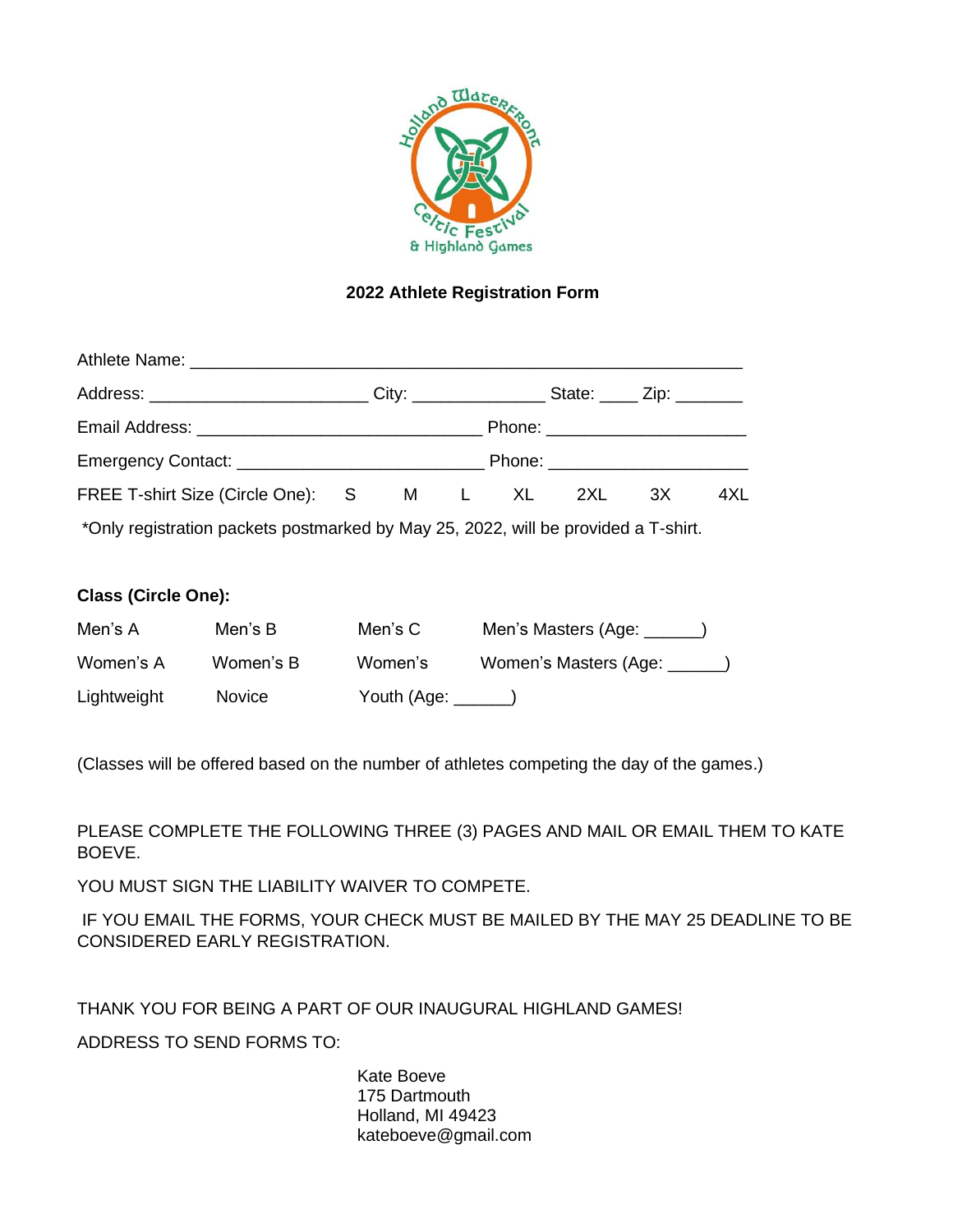

### **ATHLETE RULES AND NOTES:**

1. All athletes must wear a kilt during competition.

2. Athletes 16 and 17 years of age must have parent/guardian approval and signature, and parentguardian must be present during the competition. All participants must be at least 16.

3. All events will be governed by the North American Scottish Games Assoc. (NASGA) rules.

4. Any athlete not wishing to be identified on our website and social media channels must contact codirector Craig Rich at: **info@HollandCelticFestival.org**.

5. Any athlete who displays poor sportsmanship or engages in inappropriate behavior may, at the organizer's discretion, be expelled from the Games.

#### **ATHLETIC COMPETITION RELEASE OF LIABILITY:**

The Athlete recognizes that participation in Highland Games activities involves risk of physical injury, including negligence on the part of the Participant or others on the event field. The Holland Celtic Society will take all possible precautions to prevent such injuries from occurring.

By signing herein, the Participant voluntarily releases, waives, and relinquishes any current or future claims against the Society for personal injury, property damage or wrongful death occurring to the participant arising out of participation in the Games, and agrees to indemnify and save harmless the Holland Celtic Society for personal injury, property damage or wrongful death.

I have full knowledge of the risks involved in this event and I represent that I am sufficiently physically fit and trained to participate safely in this event. I also agree to abide by the decision of Holland Celtic Society officials and their authorized representative(s) concerning my ability to participate safely in this event and agree that Holland Celtic Society officials may authorize emergency medical treatment on my behalf.

I also understand and agree that any photographs, slides, videotapes, or other recordings that may be made by and for the Holland Celtic Society of the athletes of any competition may be used by the Holland Celtic Society.

I have read and agree to the athlete rules & note and the release of liability:

| Print name:                          |       |
|--------------------------------------|-------|
| Athlete's Signature:                 | Date: |
| Parent/Guardian Signature for Minor: | Date: |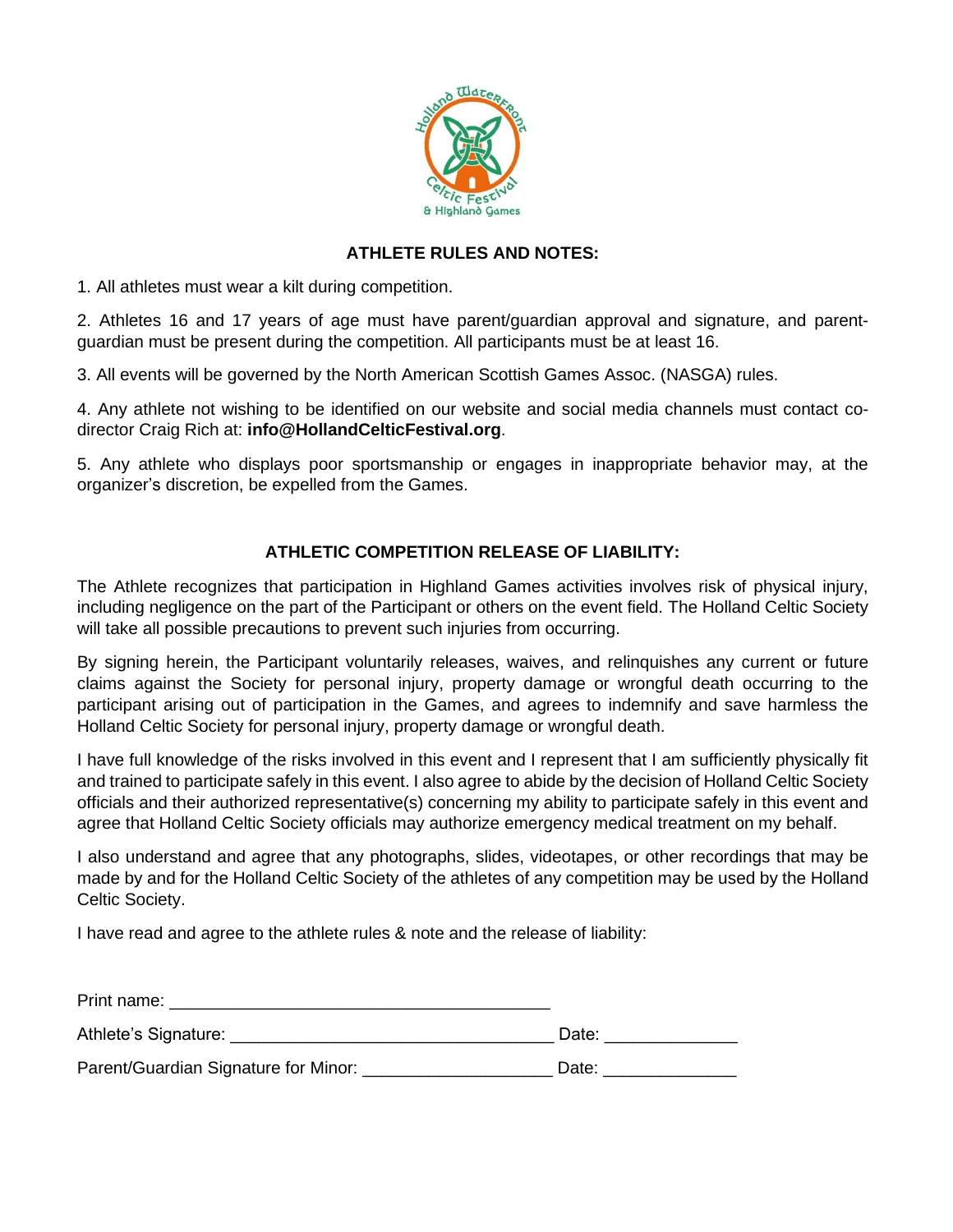

# **2022 Athlete Information Form**

## **Holland Celtic Festival & Highland Games**

The below information may be used by the announcer during the games.

| State/Province: _______________                                                                      |  |  |
|------------------------------------------------------------------------------------------------------|--|--|
|                                                                                                      |  |  |
| Kilt Tartan: ___________________________________Clan Affiliation: __________________________________ |  |  |
|                                                                                                      |  |  |
|                                                                                                      |  |  |
|                                                                                                      |  |  |

The below information will be used in setting up the Classes.

## **YOUR BEST** COMPETITION MARKS:

| Open Stone: ______<br>Feet             |                    | Light Hammer: ______________            | Feet |
|----------------------------------------|--------------------|-----------------------------------------|------|
| Braemar Stone: Feet                    |                    | Heavy Hammer: Network and Heavy Hammer: | Feet |
| Light Weight for Distance: _______Feet |                    | Weight Over Bar: __________             | Feet |
| Heavy Weight for Distance: Feet        |                    | Sheaf Toss: The Sheaf Toss:             | Feet |
| Caber Toss: ___________                | o'clock or degrees |                                         |      |

BESIDES YOURSELF, HOW MANY ADULT TICKETS TO THE FESTIVAL WILL YOU NEED? (Max: 4) (REMEMBER: CHILDREN 12 AND UNDER ARE FREE.)

**Quantity of tickets**: \_\_\_\_\_\_